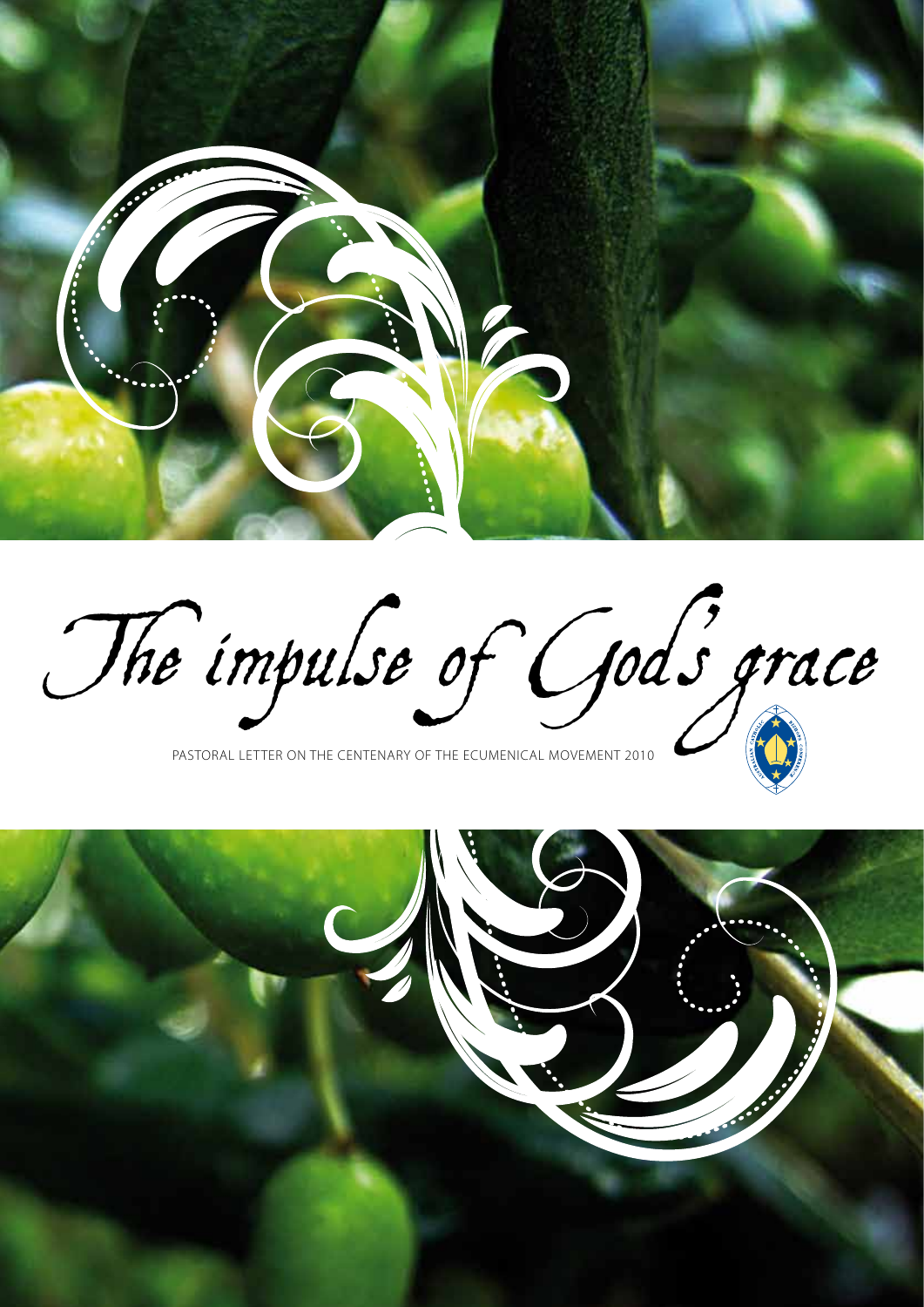In 1910, over 1000 delegates gathered in Edinburgh for a World Missionary Conference. Most of the delegates were from Britain or the United States. They came together to co-ordinate and mobilize a great missionary outreach to the non-Christian world. The Conference brought together representatives of Protestant and Anglican Missionary Societies, and was the latest moment in a great evangelical revival among Protestants which had been taking place for well over a century.

However, not only did the Edinburgh conference give new impetus to the missionary efforts of Protestant Christians, it is also recognized as the beginning of the modern ecumenical movement. It became clearer than ever before to those gathered in Edinburgh that churches and ecclesial communities needed to deal with their divisions if they were to be an effective voice proclaiming the gospel of Christ to non-Christians. Because of this, the Faith and Order movement, which drew Christians into theological dialogue, was inaugurated. With the Life and Work movement it eventually led to the formation of the World Council of Churches in 1948. The Edinburgh Conference was also one of the events which galvanized the many young people who later became pioneers in the ecumenical movement.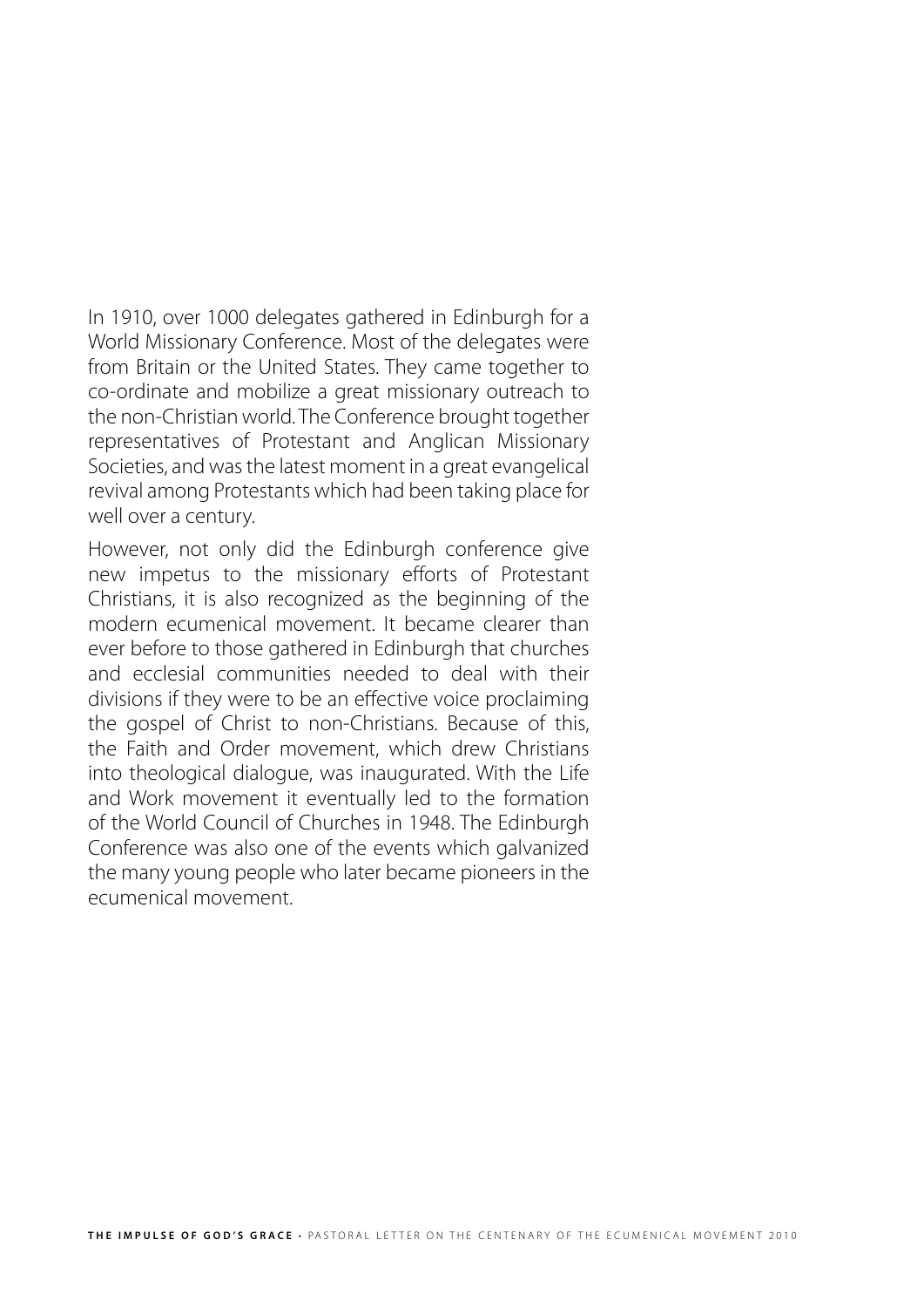

### **Pope Benedict XVI**

This year we celebrate the centenary of that conference and therefore of the beginning of the modern ecumenical movement. In his homily for the Feast of the Conversion of St Paul on 25 January, Pope Benedict XVI recalled this event and indicated its significance for us:

Now a century after the Edinburgh event, the intuition of those courageous precursors is still very timely. In a world marked by religious indifference, and even by a growing aversion to the Christian faith, it is necessary to discover a new, intense method of evangelization, not only among the peoples who have never known the Gospel but also among those where Christianity has spread and is part of their history. Unfortunately, the issues that separate us from each other are many, and we hope that they can be resolved through prayer and dialogue. There is, however, a core of the Christian message that we can all proclaim together: the fatherhood of God, the victory of Christ over sin and death with his Cross and Resurrection, and faith in the transforming action of the Spirit.

While we journey toward full communion, we are called to offer a common witness in the face of the ever increasingly complex challenges of our time, such as secularization and indifference, relativism and hedonism, the delicate ethical issues concerning

the beginning and end of life, the limits of science and technology, the dialogue with other religious traditions. There are also other areas in which we must from now on give a common witness: the safeguard of Creation, the promotion of the common good and of peace, the defense of the centrality of the human person, the commitment to overcome the shortcomings of our time, such as hunger, poverty, illiteracy, and the unequal distribution of goods.

The commitment to unity among Christians is not the work of a few only, nor is it an incidental undertaking for the life of the Church. Each one of us is called to make his or her contribution towards the completion of those steps that lead to full communion among the disciples of Christ, without ever forgetting that this unity is above all a gift from God to be constantly invoked.<sup>1</sup>

These hopes and challenges articulated by Pope Benedict XVI are the hopes and challenges facing the Catholic Church in Australia and the Australian Catholic Bishops Conference is committed to addressing them.

<sup>1</sup> "Communion of Christ's disciples a condition of effective witness", *L'Osservatore Romano* 43:4 (2129), 27 January 2010, pp 11-12.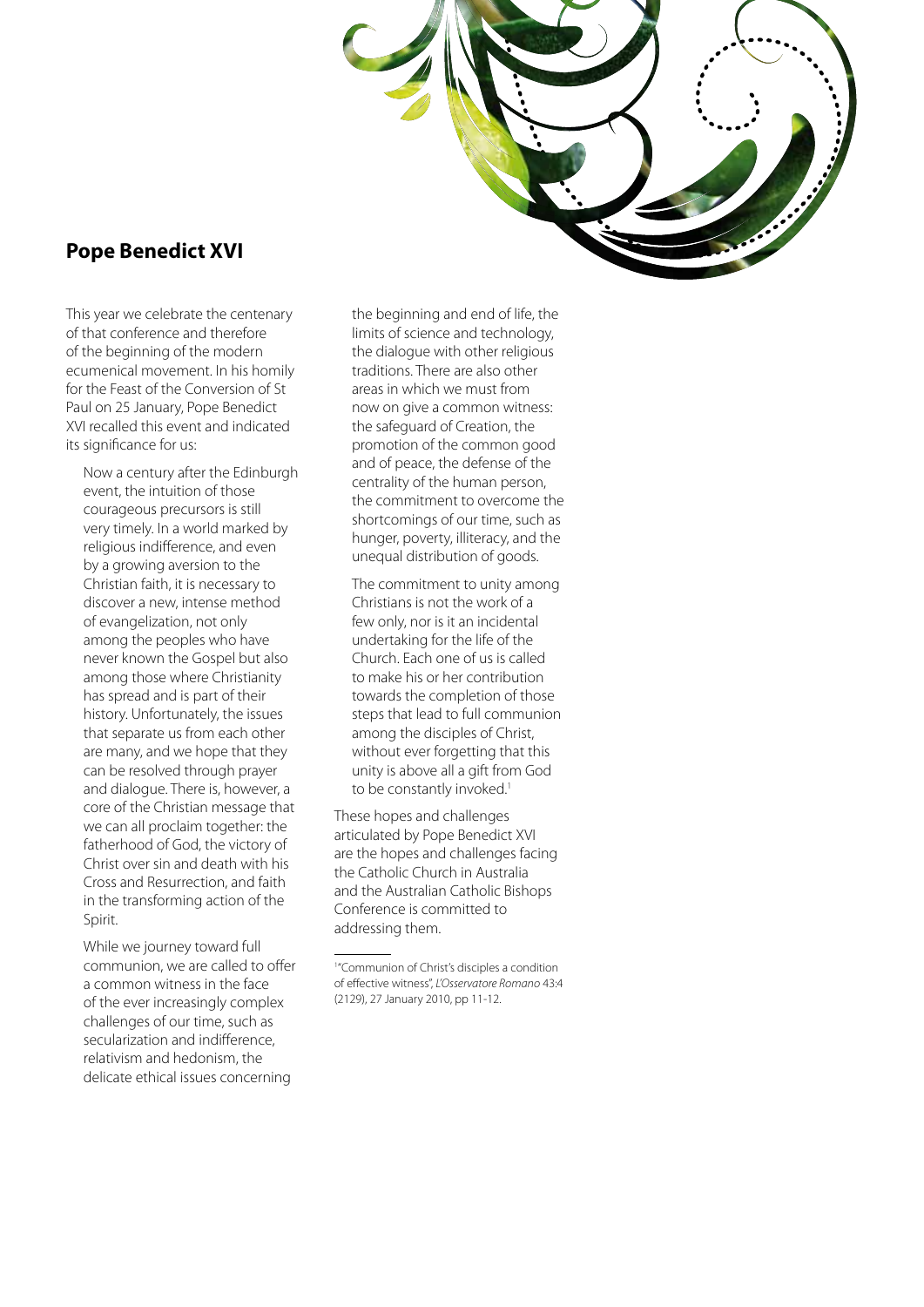### **The Catholic Church**

The Catholic Church did not participate in the Edinburgh Conference, but this did not mean it was not concerned about divisions among Christians. Already in 1895, Pope Leo XIII had urged Catholics to pray for Christian Unity in the week from Ascension to Pentecost, and in 1909, Pope Pius X endorsed an Octave of Prayer for the Unity of Christians to be held each January which had commenced only the year before through the initiatives of Fr Paul Wattson s.a., as a prayer for the reunion of Christians with Rome.

Because there was very little contact between Catholics and other Christians in that period, and sometimes hostility, they were not ready to collaborate in spreading the gospel to the world, or for Catholics even to participate in a meeting such as that of Edinburgh 1910. But informal conversations were taking place between Catholics and other Christians in various European countries, the most celebrated of which were the Malines Conversations (1921-1925) between some Catholics and some members of the Church of England which were supported by Cardinal Mercier of Malines, Belgium.

Moreover, Fr Paul Couturier of Lyons, France, reshaped the earlier Octave of Prayer for the Unity of Christians begun by Fr Paul Wattson s.a. so that it became from 1935 onwards a prayer which all Christians could pray, and the Week of Prayer for Christian Unity as we know it began. One who heard Fr Couturier's call to prayer was Blessed Maria Gabriella Sagheddu, a young Sardinian woman who entered a Trappist Monastery outside Rome in 1935. She dedicated her life to praying for the unity of Christians and died in 1939. She was beatified by Pope John Paul II in 1983. It is hoped she will be the first saint of the modern ecumenical movement.

Fr Jan Willebrands was also involved in ecumenical contacts with Protestants in Holland after the Second World War. It was to Cardinal Augustin Bea sj and to him that Pope John XXIII entrusted the formation of the Secretariat for Promoting Christian Unity and the invitation to other Christians to attend the Second Vatican Council as observers. As Cardinal Willebrands, he would follow Cardinal Bea as head of what would become the Pontifical Council for Promoting Christian Unity.

## **The Second Vatican Council**

Then, on 21 November 1964, the bishops of the Second Vatican Council voted for a Decree on Ecumenism, *Unitatis Redintegratio*. In its opening paragraph it described how in recent times God had begun to "bestow more generously upon divided Christians, remorse over their divisions and longing for unity. Everywhere large numbers have felt the impulse of this grace, and among our separated brethren also there increases from day to day a movement, fostered by the grace of the Holy Spirit for the restoration of unity among all Christians. Taking part in this movement, which is called ecumenical, are those who invoke the Triune God and confess Jesus as Lord and Saviour." The promulgation of this Decree marked the official entry of the Catholic Church into this ecumenical movement which the Council Fathers had acknowledged as a work of the Holy Spirit.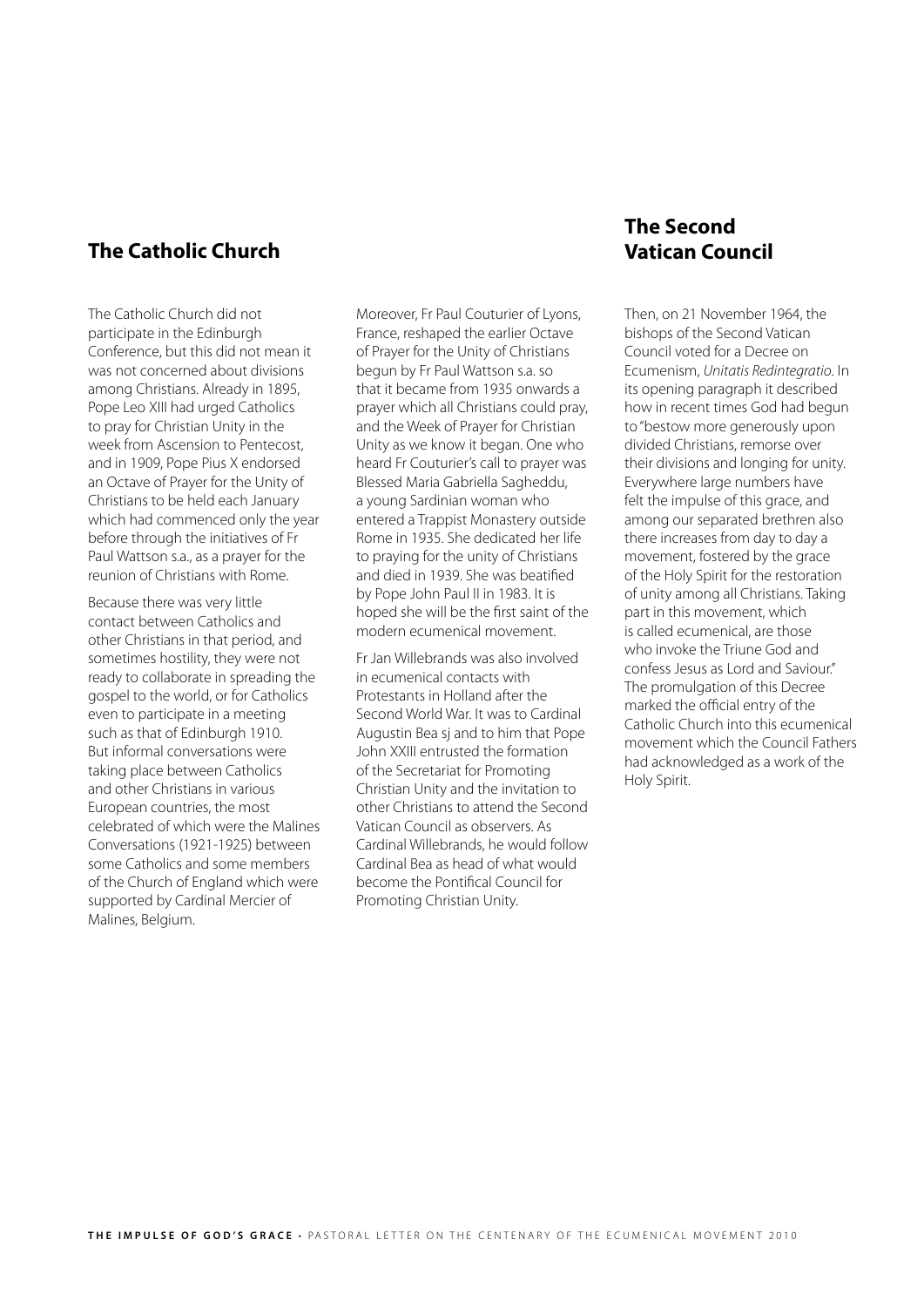# **The Church in Australia**

Since then the Catholic Church has increased its commitment year by year, and is involved in every country in ecumenical relations. In Australia, the Catholic Bishops Conference established a Bishops Committee for Ecumenism and archdioceses and dioceses established their own commissions. The bishops also organized biennial conferences for the formation of these commissions which continue to today.

The most obvious fruits of the Decree on Ecumenism and the initiatives of the Bishops Conference are the very friendly and cooperative relationships between Catholics and other Christians that have developed on a parish level right around the country. Perhaps Australia was more ready for the ecumenical movement than other countries. Sectarianism was already breaking down and Australians by nature prefer to be friends rather than enemies of their neighbours. Catholics soon came to know other Christians as friends. They began to be at home in their churches. They came to pray with them on special occasions and in times of crisis. They now work with other Christians on local ecumenical projects and are members of local ecumenical councils. The late Mgr Richard Stewart, a former staffmember of the Pontifical Council, commented after a lecture tour of Australia that no country would surpass the level of ecumenical cooperation in Australia.

The bishops of this country are very grateful to priests, religious and parishioners in parishes throughout the country who have taken the ecumenical call to heart and now take ecumenical cooperation for granted. To assist them in their ecumenical work the Commission for Ecumenism and Inter-religious Relations of the Bishops Conference is intending to prepare practical guidelines specifically for parish level ecumenical activity.

Australians have been invited by the Pontifical Council to participate in international dialogues and they still take part in a number of dialogues today. The first participants were Bishop Bede Heather (Baptist-Catholic Dialogue, 1984-1988) and Fr John Thornhill sm (Anglican-Catholic Dialogue 1983-1990). Other early participants and ecumenical pioneers have since died: Bishop Bernard Wallace (Anglican- Catholic Dialogue, 1986-1988), Fr Peter Cross (Anglican-Catholic Dialogue 1991- 2004) and Ms Denise Sullivan (Joint Working Group 1999-2000). Finally, an Australian, Cardinal Idris Edward Cassidy, was appointed by Pope John Paul II as President of the Pontifical Council for Promoting Christian Unity in 1989, a role he fulfilled with great distinction until 2001.

### **Catholic Principles of Ecumenism**

The Decree on Ecumenism and Directories published by the Secretariat and later Pontifical Council for Promoting Christian Unity, have given guidelines for Catholic involvement in the ecumenical movement. The Decree on Ecumenism spoke of "Catholic Principles on Ecumenism." Each Christian community has its own unique understanding of the unity of the Church, the nature of division, and what is required for the restoration of unity. Consequently, there are many different approaches to ecumenism. Over the decades, Church leaders and theologians have worked very hard to try to forge a common vision of the goal of the ecumenical movement and much has been achieved. At the same time, because of some fundamental differences, it is important that Catholics understand their own approach to the ecumenical movement in which we participate with so many other Christians

There are four fundamental ways in which we take part in the ecumenical movement: conversion, prayer, dialogue and co-operation.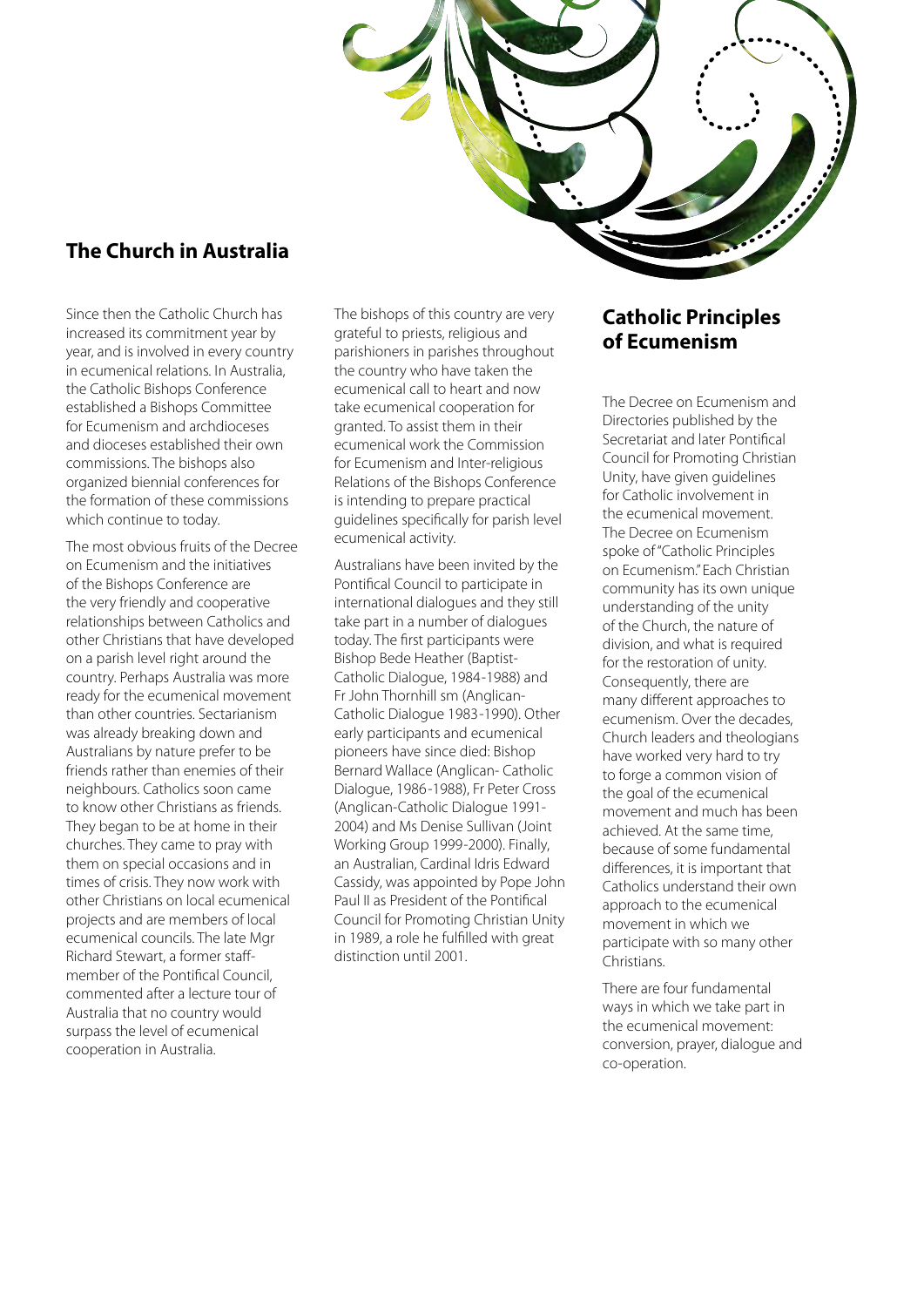### **Conversion**

The first fundamental way as outlined in the Decree on Ecumenism may take some by surprise. It says quite simply that there "can be no ecumenism worthy of the name without a change of heart" (n. 7). It goes on to say:

All the faithful should remember that the more effort they make to live holier lives according to the Gospel, the better will they further Christian unity and put it into practice. For the closer their union with the Father, the Word and the Spirit, the more deeply and easily will they be able to grow in mutual brotherly love (n. 7).

One of the fundamental insights of the ecumenical movement is that the closer individual Christians and Christian communities come to Christ, the closer they will come to each other, because he is the bond between them.

Conversion involves not just personal conversion but working for the renewal of each of the Christian communities themselves. The more we renew or reform not only ourselves and our way of life, but also our relationships and even our structures, the more we will see the Church of Jesus Christ manifest in each other and be eager for unity with each other. Pope John Paul II wrote concerning the need for repentance in his encyclical letter devoted to ecumenism, *Ut Unum Sint*, in 1995:

Christian unity is possible, provided that we are humbly conscious of having sinned against unity and are convinced of our need for conversion. Not only personal sins must be forgiven and left behind, but also social sins, which is to say the sinful "structures" themselves which have contributed and can still contribute to division and to the reinforcing of division (n. 34).

He made clear that reform of the Church community as a whole and not just of individuals was needed:

The Council calls for personal conversion as well as for communal conversion. The desire of every Christian Community for unity goes hand in hand with its fidelity to the Gospel (n. 15).

By engaging in frank dialogue, Communities help one another to look at themselves together in the light of the Apostolic Tradition. This leads them to ask themselves whether they truly express in an adequate way all that the Holy Spirit has transmitted through the Apostles (n. 16).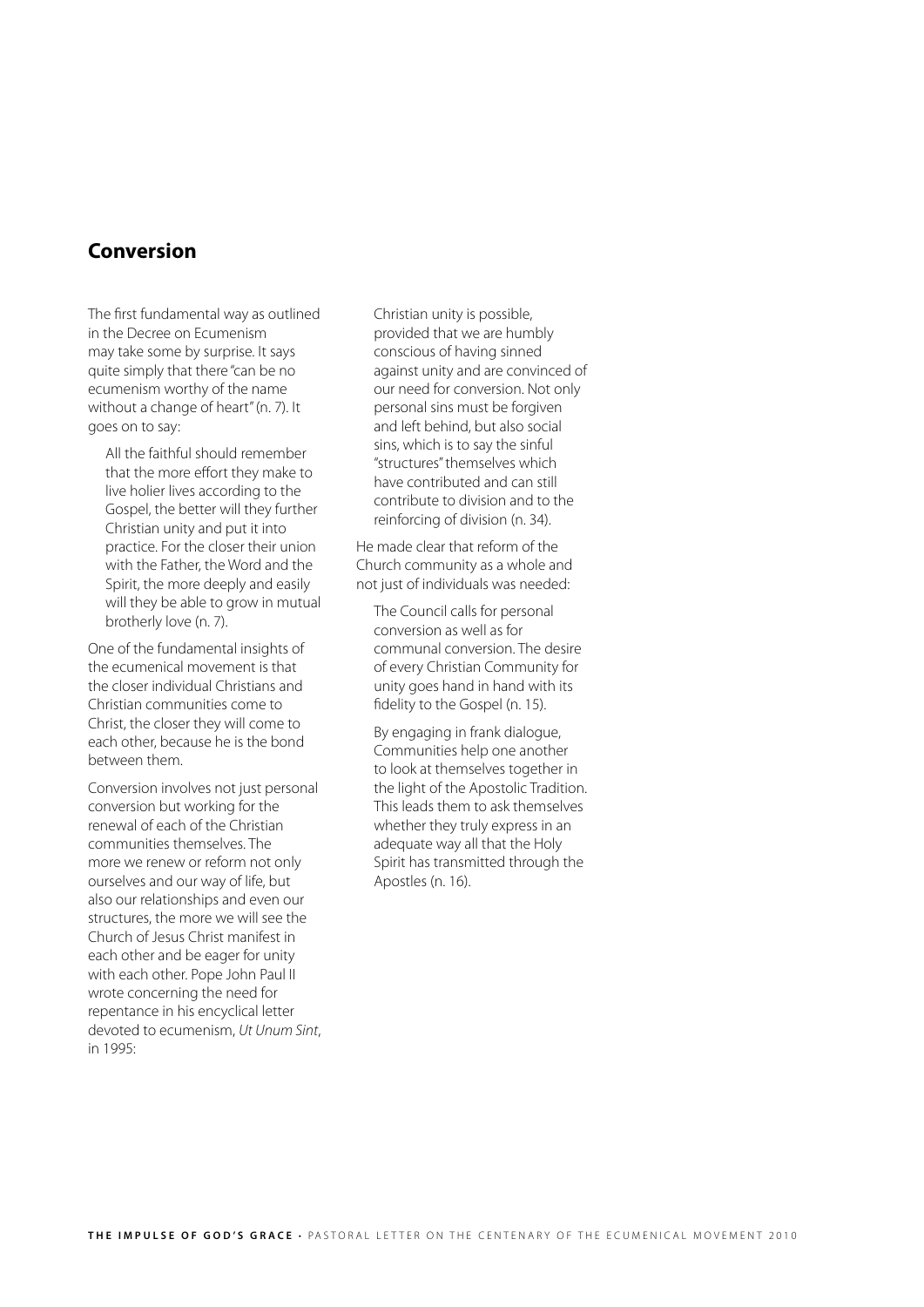# **Spiritual Ecumenism**

The second fundamental way is usually called "spiritual ecumenism" as it was by the Second Vatican Council in its Decree on Ecumenism:

"This change of heart and holiness of life, along with public and private prayer for the unity of Christians, should be regarded as the soul of the whole Ecumenical Movement, and merits the name, 'spiritual ecumenism'"(n. 8).

This is increasingly being recognized as a somewhat neglected aspect of the ecumenical movement, but one which in fact is the surest way forward in this present age.<sup>2</sup> Some speak today of a slowing down of the ecumenical movement, because the gains that were achieved in the first decades of our ecumenical engagement have become an ordinary part of church life and people are not aware of other significant advances. In fact, there have been such advances through our ecumenical dialogues, but news of these achievements is only shared throughout the whole Church with considerable difficulty. However, it is true to say that we have reached a plateau in our ecumenical engagement. What was possible to achieve quickly, we have achieved. The next steps will be much harder because the issues to be dealt with are not as simple as those of the past.

Consequently, we are forced, as we so often are as followers of Christ, to recognize that we must depend upon the grace of God to move forward. Our prayer for the gift of Christian unity must intensify if anything further of real significance is to be attained. In the Gospel of St John 17:21-23, one reads the prayer of Jesus on the night before he died:

Father, may they be one in us, as you are in me and I am in you, so that the world may believe it was you who sent me. The glory that you have given me I have given them, so that they may be one, as we are one, I in them and you in me, that they may become completely one, so that the world may know that you have sent me, and you have loved them even as you have loved me.

This prayer of Christ is both the inspiration and the foundation of the ecumenical movement. Because all Christians are one with Christ through their baptism and faith, his prayer ought find an echo in their hearts. We pray in Christ that we may receive the gift of being one, which comes from the Triune God. Ecumenism is a work of the Spirit drawing us into the unity in Christ willed by the Father who sent him; and this unity is essential, as the Edinburgh Conference recognized, if the world is to believe that it is the Father who sent him and so come to believe in the revelation of God as Father, Son and Holy Spirit.

The Week of Prayer for Christian Unity each year is the most obvious occasion, when Christians pray together for unity. Because of a loss of interest in ecumenism over the past decade or more, the Week of Prayer is not being celebrated with the same intensity it was in the first decades after the end of the Second Vatican Council. We need to restore our enthusiasm for ecumenical prayer and even simply own our prayer for Christian unity. Without that prayer we cannot expect to receive the gift from God of the restoration of the complete unity of the Church that Christ wills.

<sup>2</sup> See Cardinal Walter Kasper, *A Handbook of Spiritual Ecumenism*. New York, New City Press, 2007.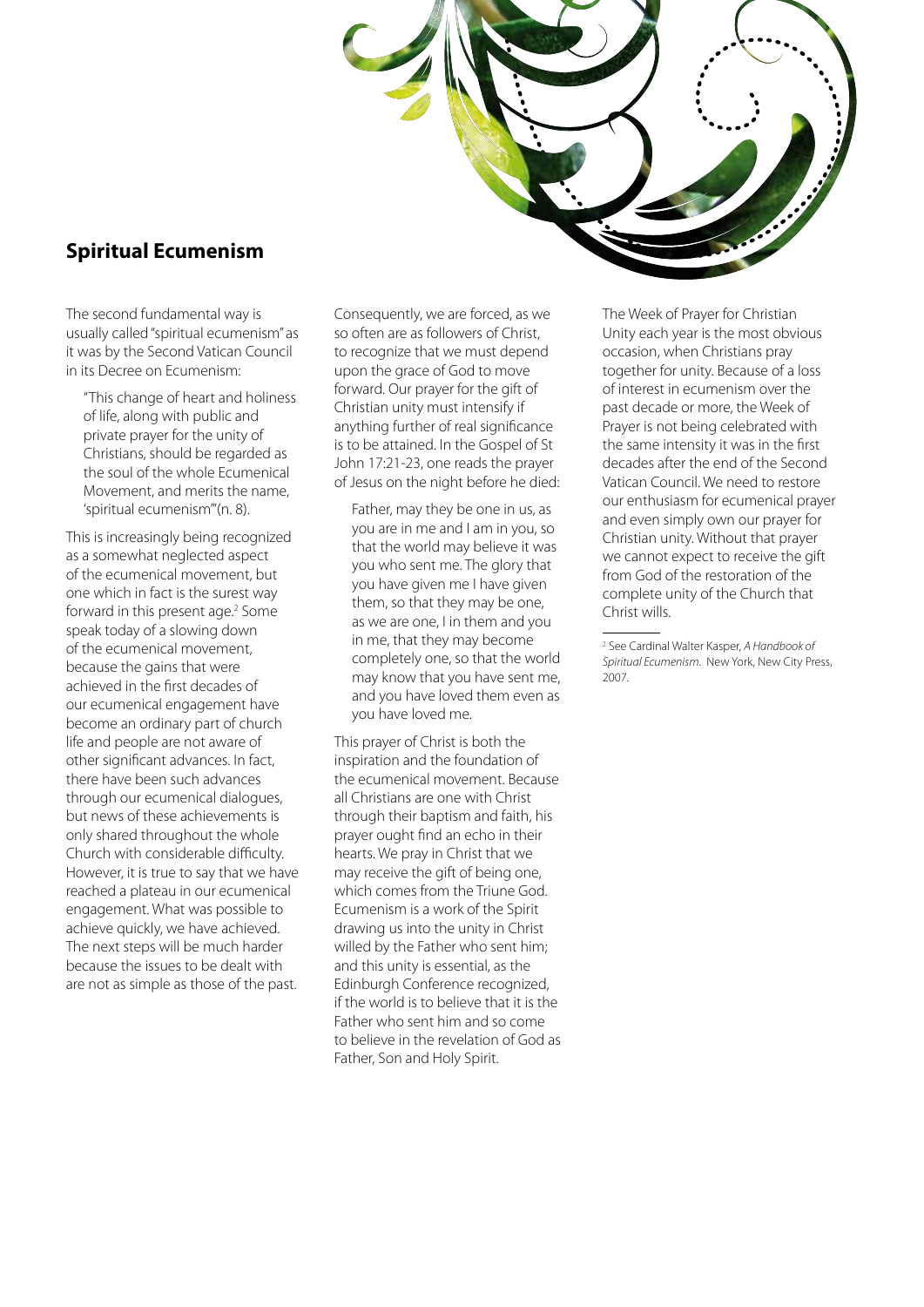#### **Dialogue**

Alongside conversion and prayer a third fundamental way of our ecumenical engagement is ecumenical dialogue. This can happen at many levels, and indeed must occur on the local level as well as at the highest levels of our international and national dialogues. The Catholic Church is engaged in fifteen international dialogues and three national dialogues, with the Anglican Church, the Uniting Church and the Lutheran Church. These dialogues have been much more fruitful than many realize.

The signing of the Joint Declaration on the Doctrine of Justification in Augsburg in 1999 was the fruit of forty years of ecumenical dialogue between Catholics and Lutherans, both on the international level and in many countries around the world, including Australia.3 This theological issue which was at the heart of the theological debates at the time of the Reformation is now recognized as no longer needing to divide the churches. Even though our understandings of "justification" are very different, we do not need to believe that our partner in dialogue as represented in this Joint Declaration is teaching a doctrine that contradicts the gospel of Christ. Last year a new publication, *Harvesting the Fruits,*<sup>4</sup> was launched in Rome and became the topic of a symposium in February of this year involving Anglican, Reformed, Methodist and Lutheran theologians with the staff of the Pontifical Council for Promoting Christian Unity. It draws together the results of four major Western bi-lateral dialogues in a way that illustrates very profoundly the quite dramatic achievements of these dialogues over the past forty years, and thereby indicates that a new foundation for further ecumenical dialogue has been achieved.

In Australia, the three official dialogues in which the Catholic Church is engaged with the Anglican, Uniting and Lutheran Churches, have produced important reports welldeserving of much wider reception by the Catholic community.<sup>5</sup> However, if Christians do not come together on a local level for programs of discussion about their different approaches to the apostolic faith or the Church or to spirituality, all the achievements on the highest level of dialogue will not be received ultimately on the grass-roots because people will be unprepared for them.

### **Co-operation**

Finally, the Decree on Ecumenism encouraged Catholics to cooperate with other Christians in service of humanity in all the areas of human need. This fourth fundamental way of ecumenism probably happens more on the loval level than on the national or international level. At the same time, Catholic agencies and communities are encouraged to come together wherever possible with other Christians, nationally, and in their dioceses and parishes to deal with all the issues listed by Pope Benedict XVI in recalling the centenary of the Edinburgh Conference.

In Australia we take for granted the membership of our dioceses in State Councils of Churches and the National Council of Churches in Australia. These are very important instruments assisting ecumenical co-operation. Similarly, bishops very often are involved in groupings of Heads of Churches, either in their own regions or on state and national levels; and priests are often involved in local councils or groups of ministers of local churches. The bishops of Australia recommit themselves to this level of ecumenical co-operation.

5 www.catholic.org.au See the page of the Bishops Commission for Ecumenism and Inter-religious Relations.

<sup>3</sup> The World Methodist Council affirmed the Joint Declaration in 2006.

<sup>4</sup> Cardinal Walter Kasper, *Harvesting the Fruits: Basic Aspects of Christian Faith in Ecumenical Dialogue.* London, Continuum, 2009.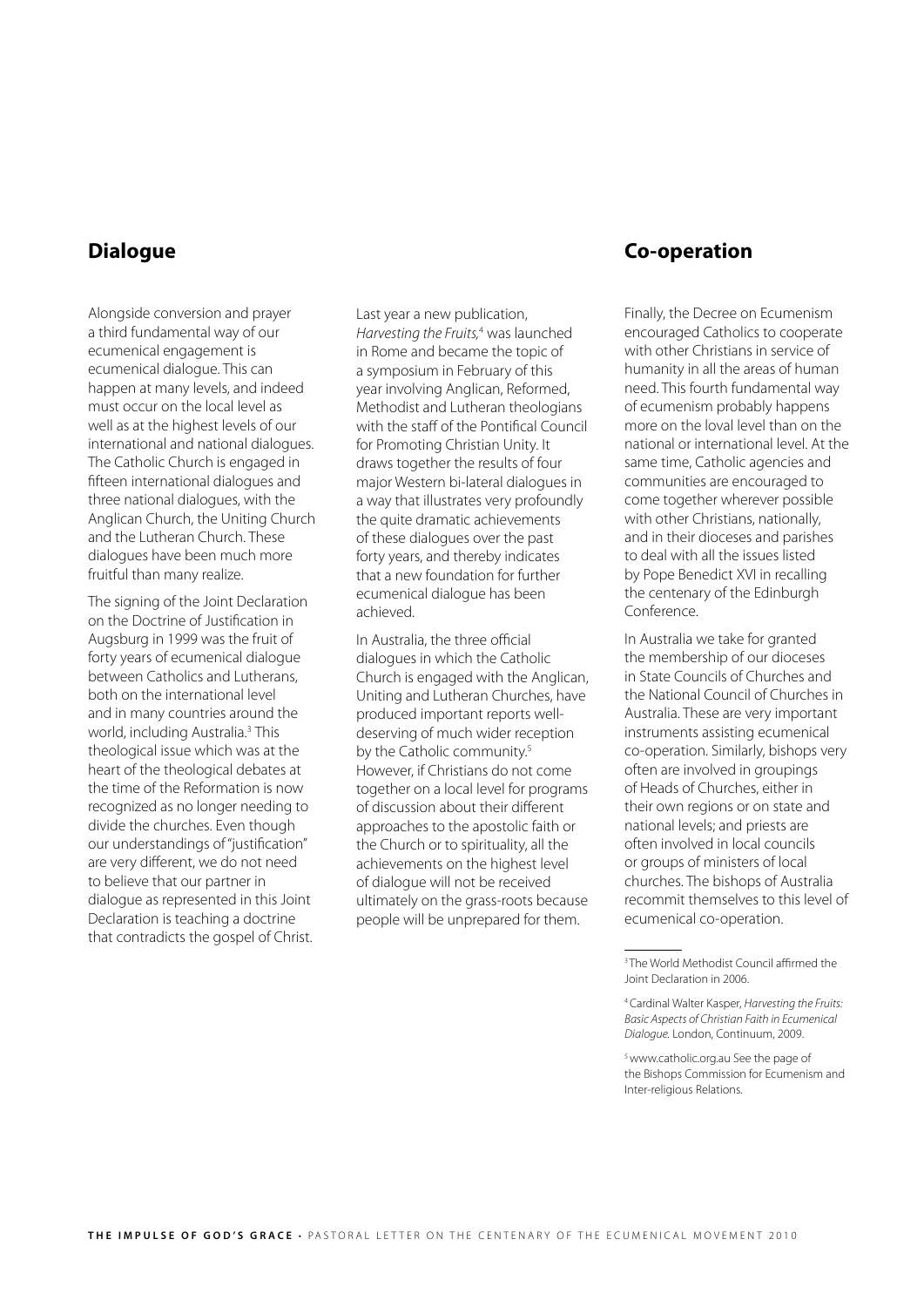### **Ecumenism as a Dimension of Catholic Life**

Pope John Paul II outlined his understanding of ecumenism in his address to the Roman Curia in 1985 when he said:

The search for unity and ecumenical concern are a necessary dimension of the whole of the Church's life. Everything can and must contribute to it. I have already asked on more than one occasion that the re-establishment of unity among all Christians must be considered a pastoral priority. We are committed together with our brothers and sisters with the other churches and ecclesial communities in the ecumenical movement<sup>6</sup>

This teaching of our previous Holy Father draws attention to the foundation of our collaboration with other Christians, which is our relationship with them in Christ through faith and baptism. Because of our common life in Christ we are related to them ecumenically, whether we acknowledge it or not. They are part of our life as Catholics because of Christ. To ignore them is to ignore something that belongs to our relationship with Jesus himself, and that is why Pope John Paul II could say that "ecumenical concern is a necessary dimension of the whole of the Church's life" and again "that everything can and must contribute to it".

Because other Christians are related to us in Christ, everything we do is, in a sense, connected to them. The most obvious and first example of this would be the Second Vatican Council itself where there were Observers from other Christian Churches. They observed what we were doing and so were ready for the changes that occurred in the life of our Church. But they were also consulted throughout the processes of the Council through the Secretariat for Promoting Christian Unity and, in an indirect way, their voice was heard in the Council. In other words, there was an ecumenical dimension to the Second Vatican Council.

Another way of looking at this is to recognize that while we are not in full communion with other Christians, we do have a partial communion with them because of what we share at least through baptism and faith, and that this partial communion has increased greatly over the past forty years through our ecumenical dialogue, prayer and collaboration. A good example would be our deeper relationship with the Lutheran community after the signing of the *Joint Declaration*, and with the four major Western Christian communities because of the fruits of forty years of dialogue which have recently been made very clear in the publication of *Harvesting the Fruits: Basic Aspects of Christian Faith in Ecumenical Dialogue.*

We have not always adequately acknowledged this deeper relationship that has developed. We can sometimes continue to live our Catholic lives as if there has not been a great change in our relationships, and that our level of communion with each other had not grown and deepened because of the ecumenical movement. This change often fails to affect the way we live and carry out our ordinary Christian lives, particularly the way our parishes and dioceses function.

Both the Methodist-Catholic Dialogue<sup>7</sup> and the Anglican-Catholic Dialogue8 have produced reports which challenge each party to take seriously this deeper relationship and to put into practice some of the things that are now possible that we would not have dreamt of forty years ago.

Our own Covenant signed in Adelaide in 2004 with other members of the National Council of Churches both affirms this relationship and outlines possibilities for action in the light of it.<sup>9</sup>

<sup>8</sup> *Growing Together in Unity and Mission. Building on 40 Years of Anglican-Roman Catholic Dialogue. An Agreed Statement of the International Anglican-Roman Catholic Commission for Unity and Mission.* London, S.P.C.K., 2007.

9 www.catholic.org.au See the page of the Bishops Commission for Ecumenism and Inter-religious Relations.

<sup>6</sup> "Pope John Paul II's Address to the Roman Curia", *Information Service* 59 (1985) 2.

<sup>7</sup> *The Grace Given You in Christ. Catholics and Methodists Reflect Further on the Church. Report of the International Commission for Dialogue Between the Roman Catholic Church and the World Methodist Council.* Lake Junaluska, WMC, 2006.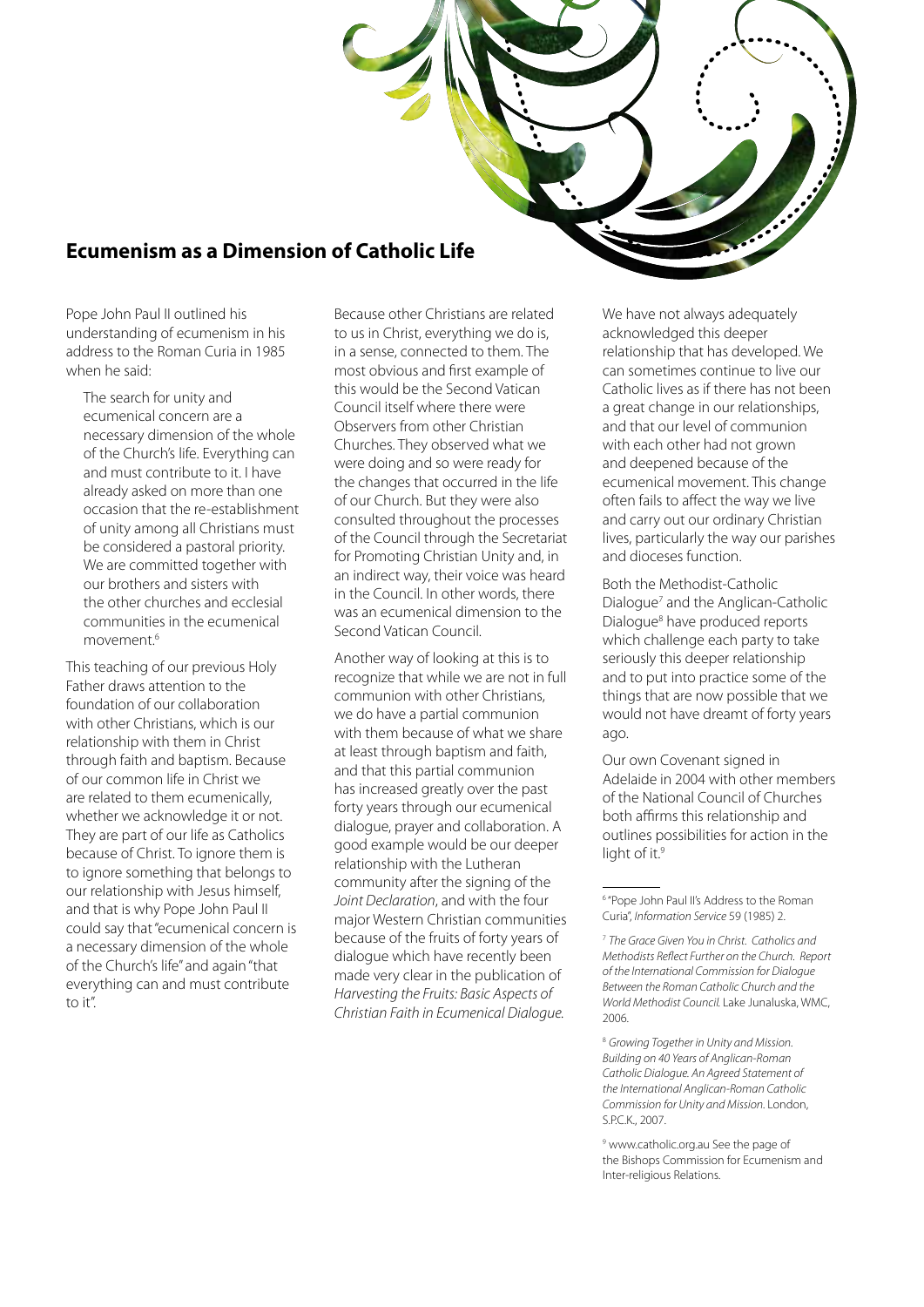### **Truth and Love**

Some people misunderstand the ecumenical movement and think that it is a work of negotiation or even of compromise. This could not be further from the truth. The two attributes of genuine ecumenical work are a commitment to the truth and a commitment to love. Unless those involved ecumenically are committed to their own Church and its teaching, true ecumenism does not occur. At the same time, unless those involved in ecumenism have a heart open to other Christians, again, ecumenism cannot occur. We need a commitment to the truth, but also a commitment to love. These belong together and one without the other is destructive of genuine ecumenism.

Another danger in Australia is that we may think our easy acceptance of our neighbours and our unwillingness to be involved in conflict over matters of doctrine are all that is needed for an ecumenical attitude. However, these are really more indicative of the influence of Australian culture than a sign of deep conversion. There is no ecumenism possible unless we are willing to deal with our differences and any avoidance of this is damaging to our ecumenical engagement. The very event of Edinburgh 1910, which we are remembering, illustrates very well that harmony, tolerance or peaceful co-existence are not enough. Doctrinal differences have to be dealt with if churches are ever to work together on a deeper level, and certainly if they are to draw closer to each other in Christ.

Our secular culture would encourage us to be tolerant and inclusive and respectful of all other religions and all other belief systems, which is good. But some would take this further and want us to settle for a variety of conflicting truths rather than be committed to the Truth as we have received it in the Church. Ecumenism does not have any room for the attitude that one belief is as good as another. This is a long way from the truthful love that is at the heart of our ecumenical commitment. We have to remain faithful to Jesus Christ as we have come to know Him in the Catholic Tradition, and always adhere strongly to our own Catholic identity while at the same time offering our affection and openness to all other Christians. They are truly fellow Christians from whom we may differ but who have very important gifts to offer us, and who challenge our own faithfulness to the one gospel to which we all seek to adhere.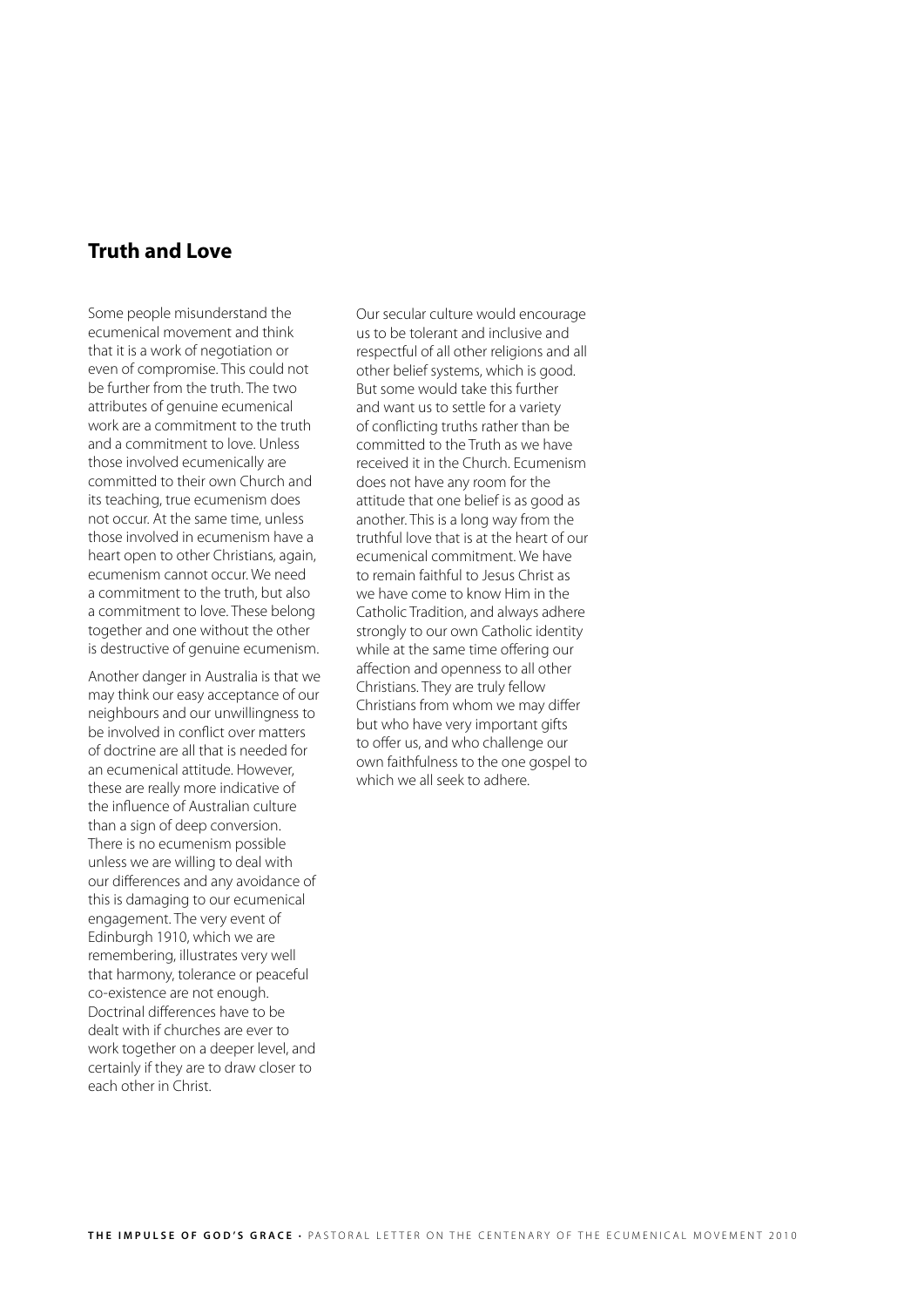## **An Exchange of Gifts**

Catholics believe that the Church of Jesus Christ *subsists* in the Catholic Church. In other words, all the elements that are essential to the life and mission of the Church have continued to exist in the Catholic Church in their integrity since the beginning. So we must not compromise our adherence to the apostolic faith as we understand it, or the ministerial structures of the Church which have come from Christ.

The *Directory on Ecumenism* explains this in these words:

Catholics hold the firm conviction that the one Church of Christ subsists in the Catholic Church "which is governed by the successor of Peter and by the Bishops in communion with him". They confess that the entirety of revealed truth, of sacraments, and of ministry that Christ gave for the building up of his Church and the carrying out of its mission is found within the Catholic communion of the Church. Certainly Catholics know that personally they have not made full use of and do not make full use of the means of grace with which the Church is endowed. For all that, Catholics never lose confidence in the Church. Their faith assures them that it remains "the worthy bride of the Lord, ceaselessly renewing herself through the action of the Holy Spirit until, through the cross, she may attain to that light which knows no setting".

At the same time, the Catholic Church recognizes that these same essential elements of the Church of Jesus Christ are found to different degrees in all other churches. This is the foundation for both the communion which already exists, and for the ecumenical movement which is aimed at deepening this communion. Pope John Paul II affirmed this very important Catholic conviction in *Ut Unum Sint*:

... Indeed, the elements of sanctification and truth present in the other Christian Communities, in a degree which varies from one to the other, constitute the objective basis of the communion, albeit imperfect, which exists between them and the Catholic Church.

To the extent that these elements are found in other Christian Communities, the one Church of Christ is effectively present in them. ...(n. 11).

Pope John Paul II went on to say in *Ut Unum Sint* that ecumenical dialogue involves not only an exchange of ideas, but also in some ways always an exchange of gifts" (28). We have something to receive from other Christians just as we have something to give because many of the most precious elements that belong to the Church of Jesus Christ are also found in their communities and are offered in a way that can edify us. Other Christians have been committed for centuries in faithfulness to Jesus Christ and so they have spiritual gifts and insights into the gospel that can be gifts for us as well. Moreover, as the Second Vatican Council acknowledged, we do not always live in accordance with all the gifts we have received in their fullness and other Christians may lead us to do so.

It is time to commit ourselves anew to the modern ecumenical movement in this its centenary year, and we, the Catholic Bishops of Australia, invite all Australian Catholics to join us in such a renewed commitment. We must also renew our commitment along with our fellow Christians to the missionary zeal which inspired those who gathered in Edinburgh in 1910 and which we need in our own country to address the challenge of our secular culture. We pray that God will gift us with the grace to achieve even more in our dialogues, our councils and our collaboration, so that we may grow closer together in Christ and Australians will come to believe that Jesus indeed has come from God and that in him all Australians will find the way, the truth and the life they have been seeking.